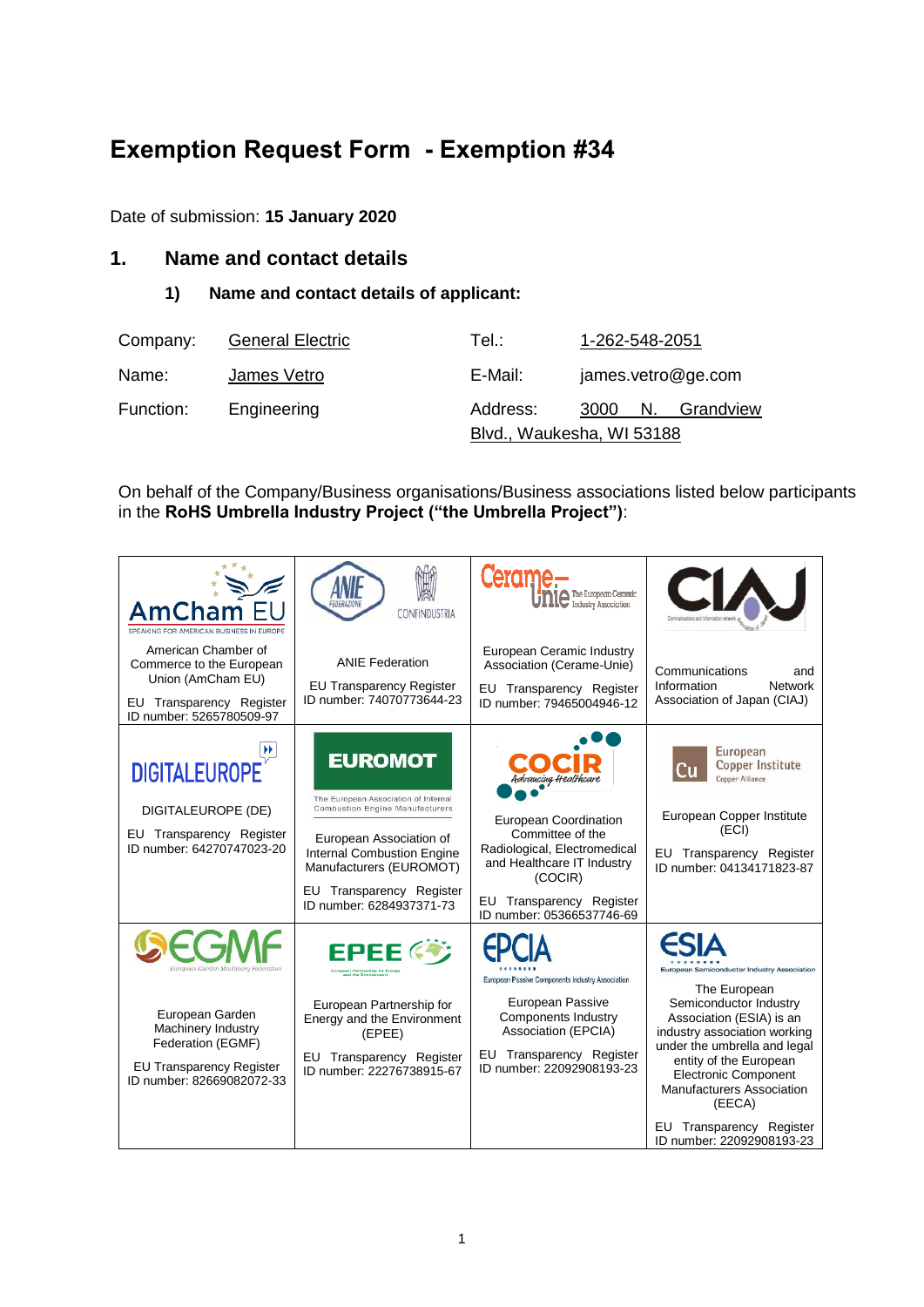| European Special<br><b>Glass Association</b><br><b>European Special Glass</b><br>Association (ESGA)<br><b>EU Transparency Register</b><br>ID number: 053892115799-<br>18 | <b>EUROFER</b><br><b>The European Steel Association</b><br>The European Steel<br>Association (EUROFER)<br><b>EU Transparency Register</b><br>ID number: 93038071152-83 | <b>GAMBICA</b><br><b>GAMBICA - The UK</b><br>Association for<br>Instrumentation, Control,<br>Automation & Laboratory<br>Technology                                               | i ITI<br>Information Technology<br>Industry Council (ITI)<br>EU Transparency Register<br>ID number: 061601915428-<br>87                                                                                                              |
|--------------------------------------------------------------------------------------------------------------------------------------------------------------------------|------------------------------------------------------------------------------------------------------------------------------------------------------------------------|----------------------------------------------------------------------------------------------------------------------------------------------------------------------------------|--------------------------------------------------------------------------------------------------------------------------------------------------------------------------------------------------------------------------------------|
| TSA<br><b>Connecting Technology at its best</b><br>Interconnect Technology<br>Suppliers Association (ITSA)                                                               | <b>TIPC</b><br><b>IPC</b> – Association<br><b>Connecting Electronics</b><br>Industries<br>Transparency Register<br>EU<br>ID number: 390331424747-<br>18                | <b>BJAIMA</b><br>Japan Analytical Instruments<br>Manufacturers'<br>Association<br>(JAIMA)                                                                                        | apan<br><b>Business</b><br>ouncil in<br>urope<br>Japan Business Council in<br>Europe (JBCE)<br>EU Transparency Register<br>ID number: 68368571120-55                                                                                 |
| <b><i><u>ЛВМІА</u></i></b><br><b>Business</b><br>Machine<br>Japan<br>System<br>and<br>Information<br><b>Industries</b><br>Association<br>(JBMIA)                         | Electric Measuring<br>Japan<br>Instruments Manufacturers'<br>Association (JEMIMA)                                                                                      | Electrical<br>Japan<br>Manufacturers'<br>Association<br>(JEMA)                                                                                                                   | JEMIMA GJEMA JEITA<br>Electronics<br>Japan<br>and<br>Information<br>Technology<br><b>Industries</b><br>Association<br>(JEITA)                                                                                                        |
| he Japan Federation of<br>Medical Devices Associations<br>Japan Federation of Medical<br><b>Devices</b><br>Associations<br>(JFMDA)                                       | Inspection Instruments<br>Manufacturers'<br>Association<br>Inspection<br>Japan<br>Instruments<br>Manufacturers'<br>Association (JIMA)                                  | Japan Lighting Manufacturers Association<br>Japan<br>Lighting<br>Manufacturers<br>Association<br>(JLMA)                                                                          | JAPAN MEASURING INSTRUMENTS FEDERAT<br>Measuring<br>Japan<br>Federation<br>Instruments<br>(JMIF)                                                                                                                                     |
| Japan Medical Imaging and<br><b>Radiological Systems</b><br>Industries Association<br>(JIRA)                                                                             | Korea<br><b>Electronics</b><br>Association<br>한국전자정보통신산업진흥회<br>Korea Electronics<br>Association (KEA)                                                                  | <b>LIGHTINGEUROPE</b><br>THE VOICE OF THE LIGHTING INDUSTRY<br>LightingEurope (LE)<br><b>EU Transparency Register</b><br>ID number: 29789243712-03                               | <b>MedTech Europe</b><br>from diagnosis to cure<br>MedTech Europe<br><b>EU Transparency Register</b><br>ID number: 433743725252-<br>26                                                                                               |
| <b>National Electrical Manufacturers Association</b><br><b>National Electrical</b><br><b>Manufacturers Association</b><br>(NEMA)                                         | VECA<br>Nippon<br>Electric<br>Control<br>Equipment<br>Industries<br>Association (NECA)                                                                                 | JROPE<br>RadTech Europe                                                                                                                                                          | <b>SPECTARIS</b><br>German Industry Association for Optics,<br>Photonics, Analytical and Medical Technolog<br>SPECTARIS - German<br><b>Hightech Industry</b><br>Association<br>EU Transparency Register<br>ID number: 55587639351-53 |
| THE EUROPEAN POWER TOOL ASSOCIATION<br>The European Power Tool<br>Association (EPTA)                                                                                     | <b>Schwarzwald AG</b><br>Wirtschaftsverband<br>Industrieller Unternehmen<br>Baden e.V. (wvib)                                                                          | ZVEI:<br>Die Elektroindustrie<br><b>ZVEI - German Electrical</b><br>and Electronic<br>Manufacturers' Association<br><b>EU Transparency Register</b><br>ID number: 94770746469-09 |                                                                                                                                                                                                                                      |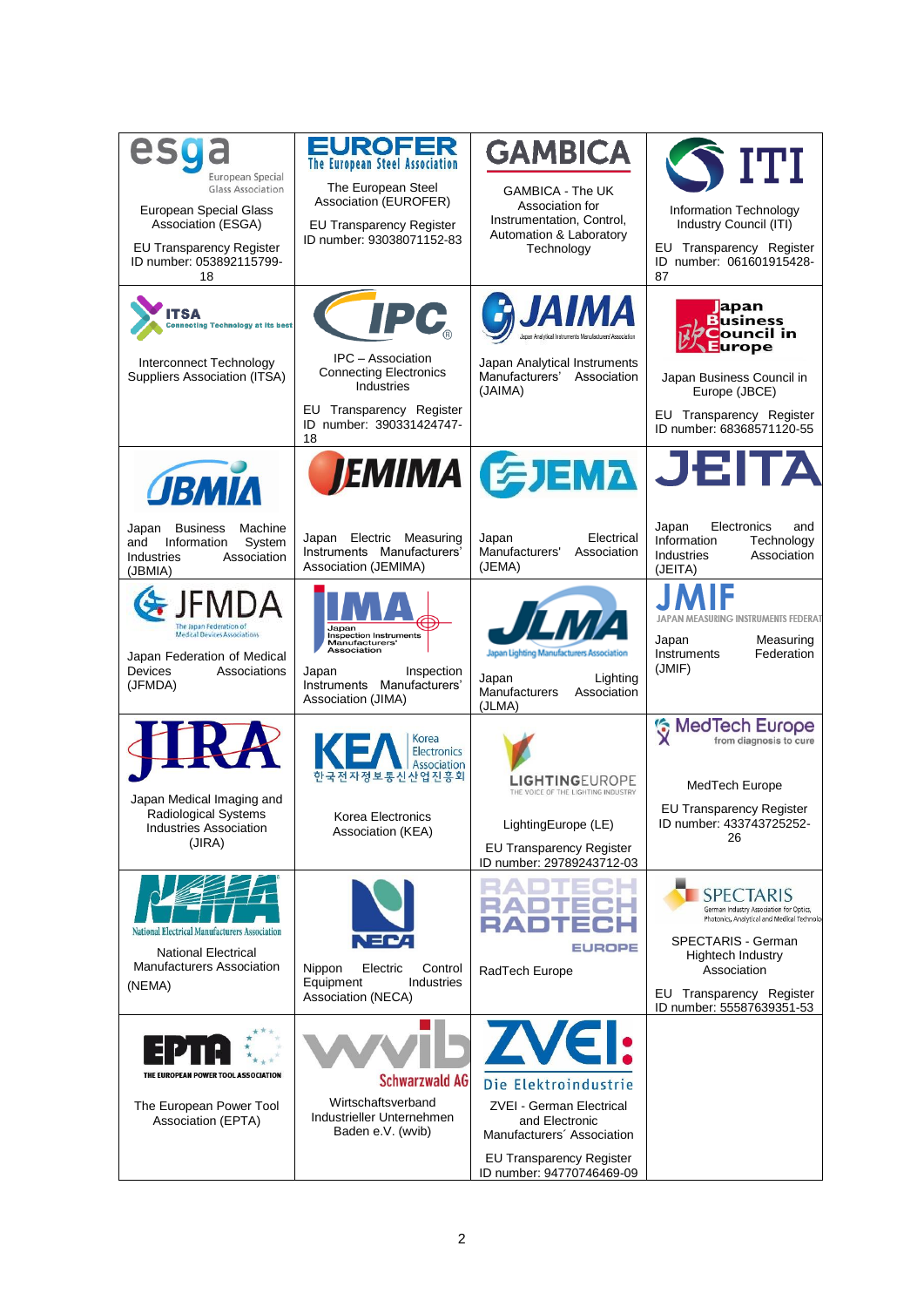# **2. Reason for application:**

Please indicate where relevant:

 $\Box$  Request for new exemption in:  $\Box$  Request for amendment of existing exemption in  $\boxtimes$  Request for extension of existing exemption in Annex III  $\Box$  Request for deletion of existing exemption in:  $\Box$  Provision of information referring to an existing specific exemption in:  $\boxtimes$  Annex III  $\Box$  Annex IV No. of exemption in Annex III or IV where applicable: 34 Proposed or existing wording: existing wording Lead in cermet-based trimmer potentiometer elements Duration where applicable: We apply for renewal of this exemption for the categories marked in section 4 further below for the respective maximum validity periods foreseen in the RoHS2 Directive, as amended. For these categories, the validity of this exemption may be required beyond those timeframes. Although applications in this exemption renewal request may be

Other: \_\_\_\_\_

does not address those categories.

## **3. Summary of the exemption request / revocation request**

We are requesting renewal for the exemption 34 for lead in cermet-based trimmer potentiometer elements. We suggest to keep the numbering and wording the same to avoid confusion and maintain the initial intention of scope of exemption 34.

relevant to other categories not marked in section 4 further below, this renewal request

This exemption follows the same justification criteria as exemption 7(c)-I "Electrical and electronic components containing lead in a glass or ceramic other than dielectric ceramic in capacitors, e.g. piezoelectronic devices, or in a glass or ceramic matrix compound".

Alternative technologies are evaluated but so far no substitution technology is available for resistive inks in glass which ensures the needed properties such as mechanical endurance and contact resistance variation. Alternative types of potentiometer have different technical performance and are also larger, making them unsuitable in applications where cermet trimmer potentiometers are used. Therefore we request renewal of the exemption.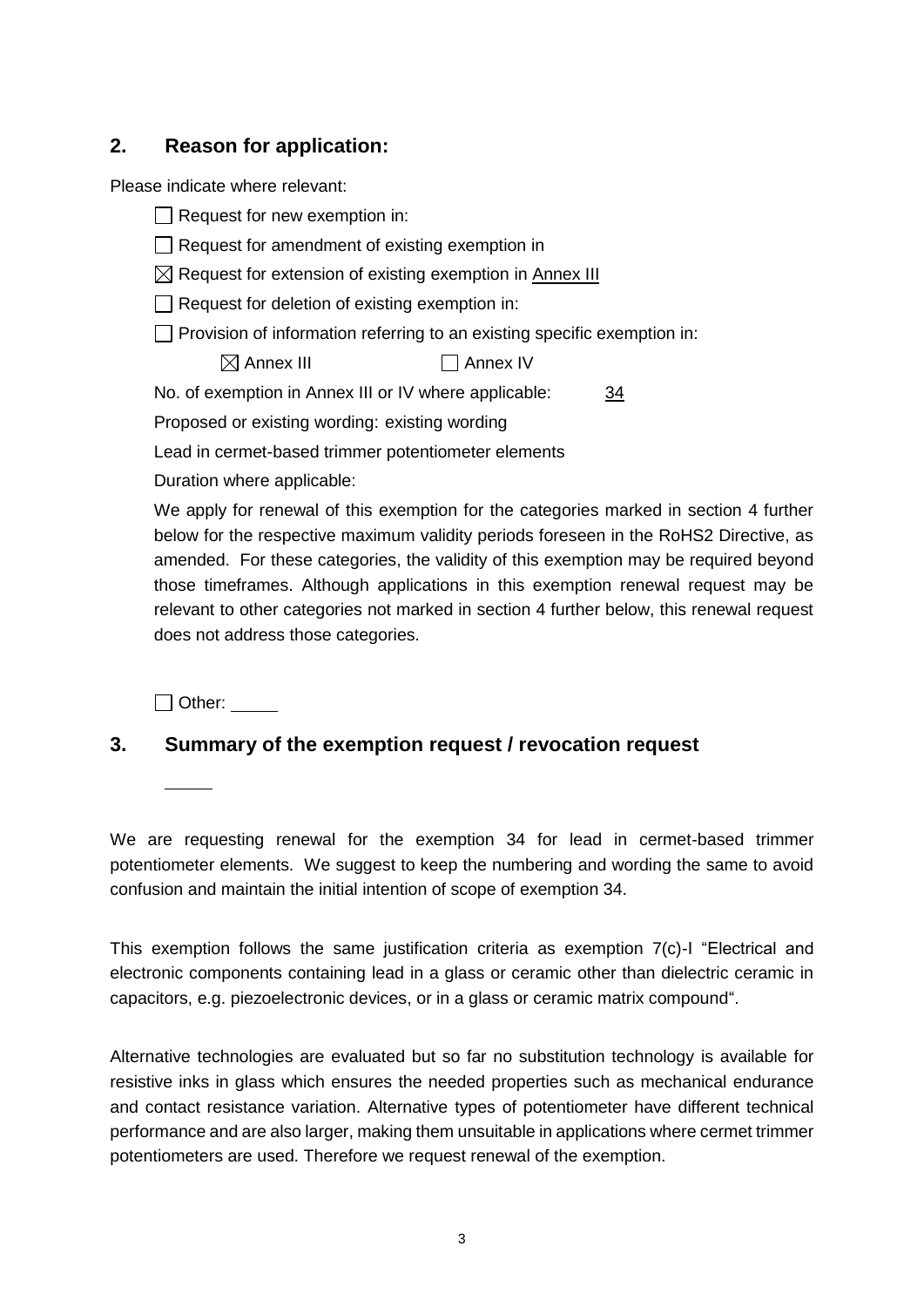# **4. Technical description of the exemption request / revocation request**

#### **(A) Description of the concerned application:**

1. To which EEE is the exemption request/information relevant?

Name of applications or products: All types of electrical and electronic equipment (EEE).

a. List of relevant categories: (mark more than one where applicable)

| $\boxtimes$ 1 | $\boxtimes$ 7  |
|---------------|----------------|
| $\boxtimes$ 2 | $\boxtimes$ 8  |
| $\boxtimes$ 3 | $\boxtimes$ 9  |
| $\boxtimes$ 4 | $\boxtimes$ 10 |
| $\boxtimes$ 5 | $\Box$ 11      |
| $\boxtimes$ 6 |                |

- b. Please specify if application is in use in other categories to which the exemption request does not refer: Applications in this exemption renewal request may be relevant to categories not marked above
- c. Please specify for equipment of category 8 and 9:
	- The requested exemption will be applied in
	- $\boxtimes$  monitoring and control instruments in industry
	- $\boxtimes$  in-vitro diagnostics

 $\boxtimes$  other medical devices or other monitoring and control instruments than those in industry

2. Which of the six substances is in use in the application/product?

| $\boxtimes$ Pb | $\sqcap$ Cd | $\Box$ Hg | $\Box$ Cr-VI | $\Box$ PBB | $\Box$ PBDE |
|----------------|-------------|-----------|--------------|------------|-------------|
|                |             |           |              |            |             |

3. Function of the substance:

Lead is used to obtain appropriate physical characteristics as a functional element in potentiometers.

4. Content of substance in homogeneous material (%weight):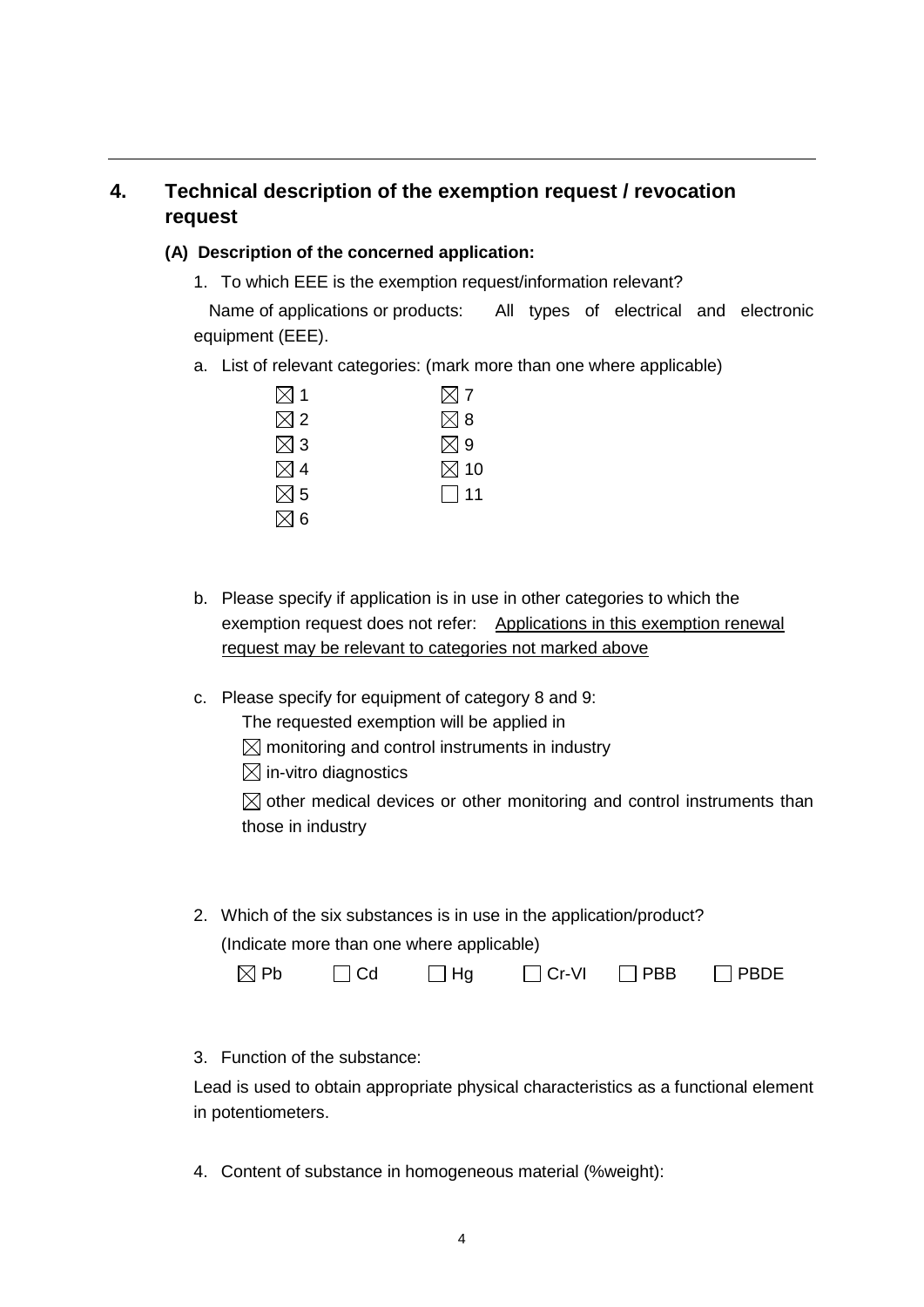40-50% PbO in glass.

5. Amount of substance entering the EU market annually through application for which the exemption is requested:

Please supply information and calculations to support stated figure.

Electrical and electronic components are used in a wide range of final products and markets, it is impossible to provide a precise figure of the amount of lead included in glass and ceramic components in the EU for Electrical and Electronic Equipment [EEE].

Electronic equipment industry is engaged in the reduction of lead and environmental burdens within its powers, although it is impossible to completely cease the use of lead under the scope of exemption 34.

6. Name of material/component:

Lead (Pb) in Cermet based trimmer potentiometers

7. Environmental Assessment: not applicable, since there is no alternative to compare against.

| LCA: | $\Box$ Yes     |
|------|----------------|
|      | $\boxtimes$ No |

**(B) In which material and/or component is the RoHS-regulated substance used, for which you request the exemption or its revocation? What is the function of this material or component?**

Lead in Cermet based trimmer potentiometers used as resistive inks. Potentiometers are electronic components the resistance of which can be varied manually by the user. These contain a resistive material (the cermet) and a sliding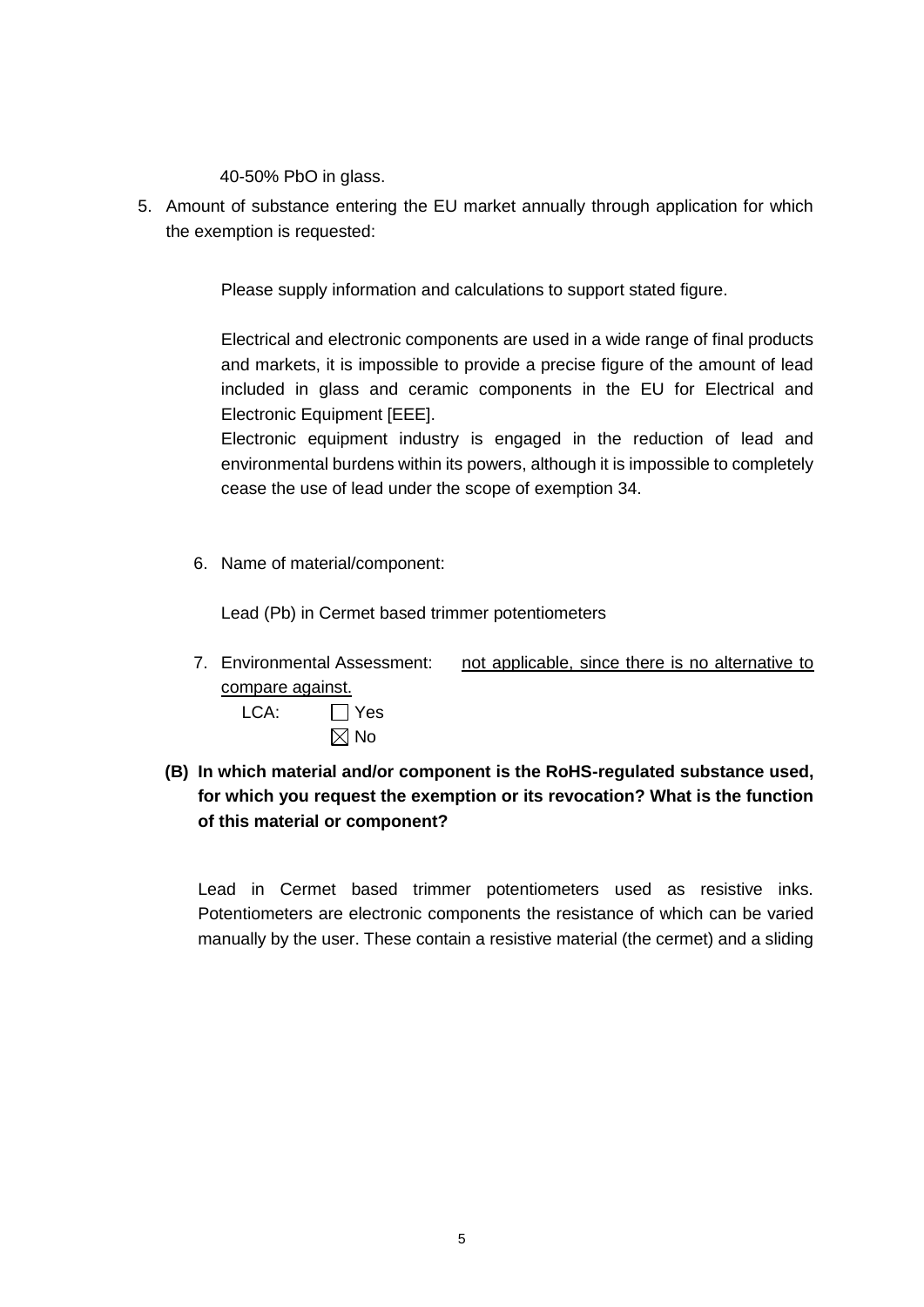contact that is moved across the cermet surface to vary the component's electrical resistance.

## **(C) What are the particular characteristics and functions of the RoHS-regulated substance that require its use in this material or component?**

Glass containing lead as a constituent element is able to provide the high functionality required for electrical and electronic components. Such glass can fulfil the appropriate characteristics and satisfy the high reliability requirements over a wide range of applications.

Cermet potentiometers that contain lead have the following characteristics:

- Long lifetime, typically up to 50,000 rotation cycles (they are usually rated at 25,000 cycles)
- Low temperature coefficient (TC), which is a measurement of the resistance change relative to ambient temperature change and is expressed as parts per million (PPM) per degree centigrade change, or as a percentage. The TC for a typical Cermet potentiometer is 150 ppm/°C which is lower than other types of potentiometer
- High level of heat dissipation

 1

- Wide operating temperature range,  $-55$  °C to  $+125$  °C is typical for cermet types.
- Higher wattage rating, e.g. 3 watts
- Low reactance at high maximum frequency<sup>1</sup>
- Good resolution (resolution is the smallest possible change in resistance ratio)
- Low electrical noise when resistance is adjusted
- Small size enabling use in high density microelectronic circuits
- Preliminary tests with LF inks seem to show that a lubricant shall be necessary.
- Even with a lubricant, the same performance will not be reached with all ohmic values

# **5. Information on Possible preparation for reuse or recycling of waste from EEE and on provisions for appropriate treatment of waste**

[https://www.bourns.com/docs/technical-documents/technical-library/trimmers/technical](https://www.bourns.com/docs/technical-documents/technical-library/trimmers/technical-articles/ap_proc.pdf?sfvrsn=7e552032_0)[articles/ap\\_proc.pdf?sfvrsn=7e552032\\_0](https://www.bourns.com/docs/technical-documents/technical-library/trimmers/technical-articles/ap_proc.pdf?sfvrsn=7e552032_0)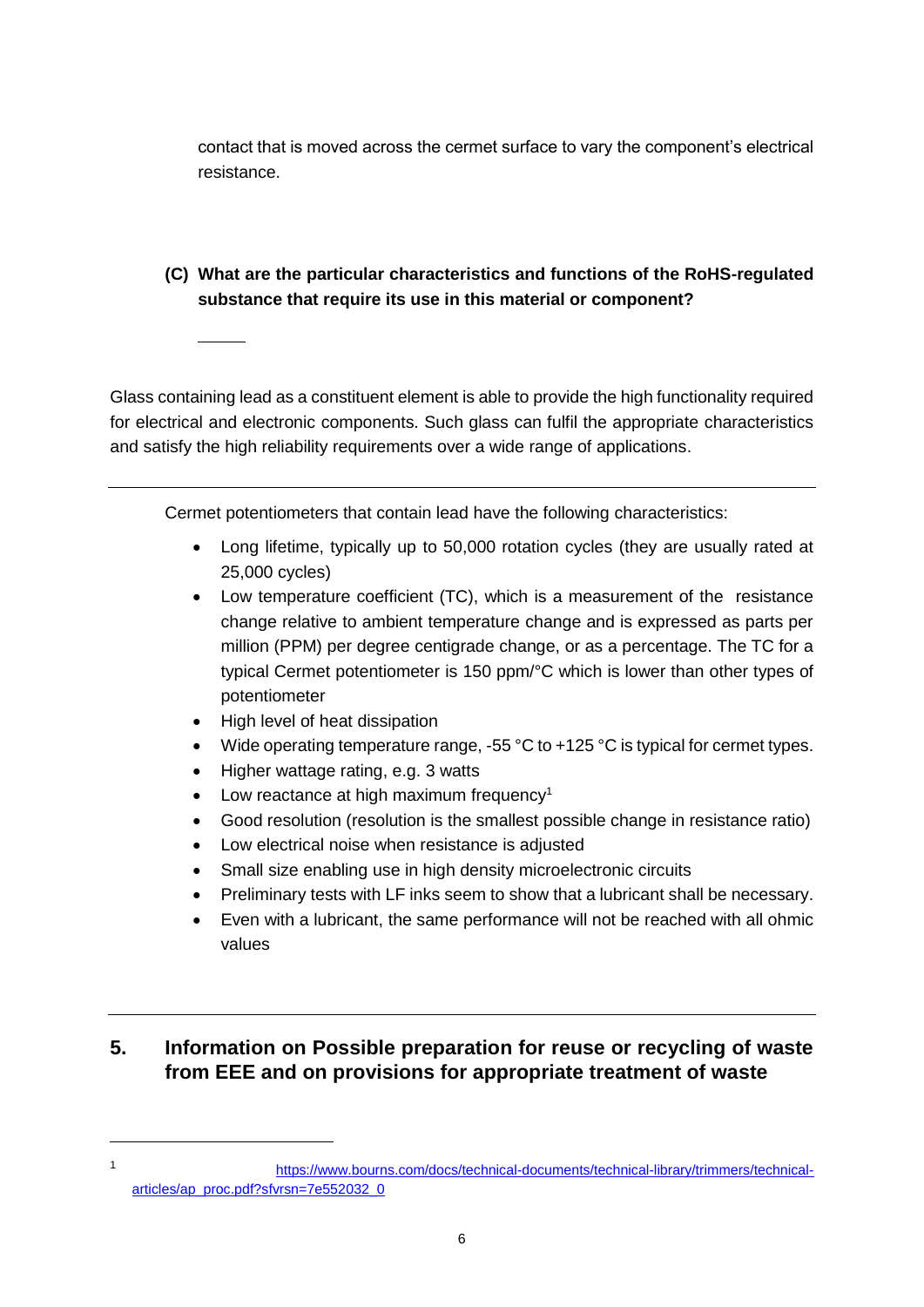**1) Please indicate if a closed loop system exist for EEE waste of application exists and provide information of its characteristics (method of collection to ensure closed loop, method of treatment, etc.)**

Components in the scope of exemption 34 are incorporated into EEEs and at the end of life. Such WEEEs are collected and treated according to the WEEE directive. In general there is no, exclusive closed-loop system for such components due to the very large variety of final applications; just in some cases on an application basis related to specific sectors.

#### **2) Please indicate where relevant:**

 $\boxtimes$  Article is collected and sent without dismantling for recycling

 $\boxtimes$  Article is collected and completely refurbished for reuse

 $\boxtimes$  Article is collected and dismantled:

- $\Box$  The following parts are refurbished for use as spare parts:
- $\Box$  The following parts are subsequently recycled:

 $\boxtimes$  Article cannot be recycled and is therefore:

 $\boxtimes$  Sent for energy return

 $\boxtimes$  Landfilled

Note: Electrical and electronic equipment using components in the scope of exemption 34 as previously mentioned in general it is not separately collected or recycled from other types of electrical and electronic equipment and so it is recycled using the same procedures as for other WEEE.

## **3) Please provide information concerning the amount (weight) of RoHS substance present in EEE waste accumulates per annum:**

 $\Box$  In articles which are refurbished

 $\Box$  In articles which are recycled

 $\Box$  In articles which are sent for energy return

 $\Box$  In articles which are landfilled

Note:

EU industry complies with all applicable waste legislation.

The industry refurbishes EEE where this is practical, recycles materials where possible and uses landfill only as a last resort. No data is available on the quantities of capacitors separately from whole EEE, which are refurbished, recycled or landfilled.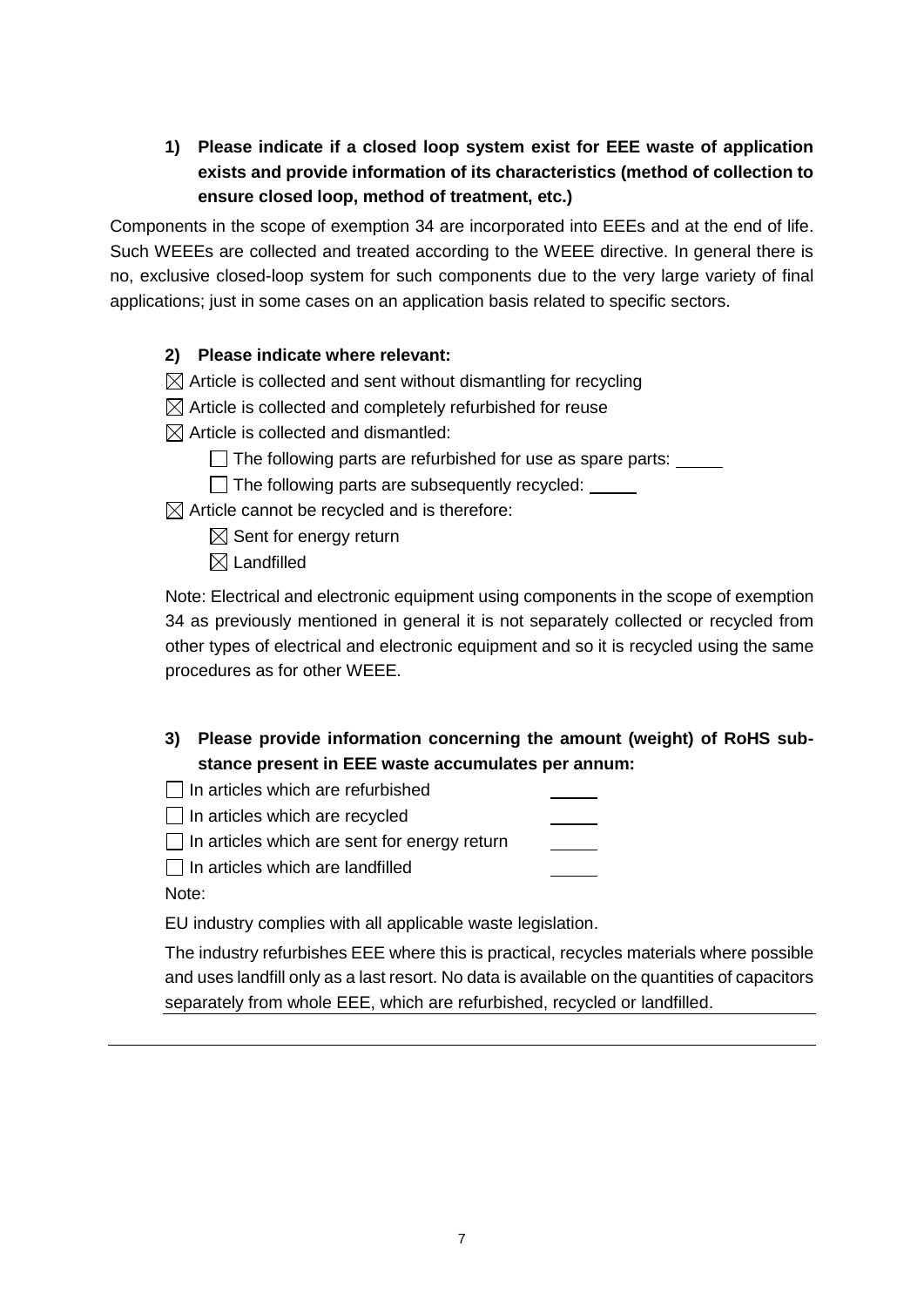## **6. Analysis of possible alternative substances**

**(A) Please provide information if possible alternative applications or alternatives for use of RoHS substances in application exist. Please elaborate analysis on a life-cycle basis, including where available information about independent research, peer-review studies development activities undertaken**

Despite extensive research, no suitable substance for substituting lead has been identified. Therefore such information and analysis are not applicable in this case. Boron, phosphorus, zinc, tin, bismuth, etc., have been investigated as elements for substituting lead as a constituent element of glass. However, these potential substitute materials, when compared with lead-containing glasses, give chemical stability and mechanical strength of the glasses that are both inferior and are insufficient to meet the required functionality. This inferior performance results in significantly shorter lifetimes, resulting in the equipment reaching end of life much sooner than is required for the end-use equipment. Tests also showed that substitutetypes of lead-free glass resulted in the generation of electrical noise, which is unacceptable for most applications.

Also as a result of this inferior performance, there are concerns regarding crucial failures in EEE incorporating electrical and electronic components composed of glass with lead substituted by these elements due to their decreased reliability and more rapid deterioration.

The analysis method used to assess substitute materials involved procurement of several different lead free cermet inks from a cross section of manufacturers. These were processed and their performances were measured by running qualification tests.

At present, no alternative solutions have similar (or acceptable) results compared to the leaded inks; especially in life tests. The critical point is the surface roughness of the ink after firing, which quickly degrades the sliding contact (wiper) or creates unacceptable electrical noise.

Based on these results, a continuation of the exemption is necessary to obtain the current performance of the products.

As of this time, no trimmer cermet potentiometer manufacturers have identified a workable alternative material. (see our comments on lubrication §4C)

There are many types of potentiomer (variable resistors) on the market, but each type has a unique combination of performance criteria which determine when they are suitable. As shown in the table below, the combination of performance of cermets is different to all other types of potentiometer and so one type cannot be substituted by another and achieve the same performance. In addition, trimmer cermet potentiometers are considerably smaller than other types and where space on high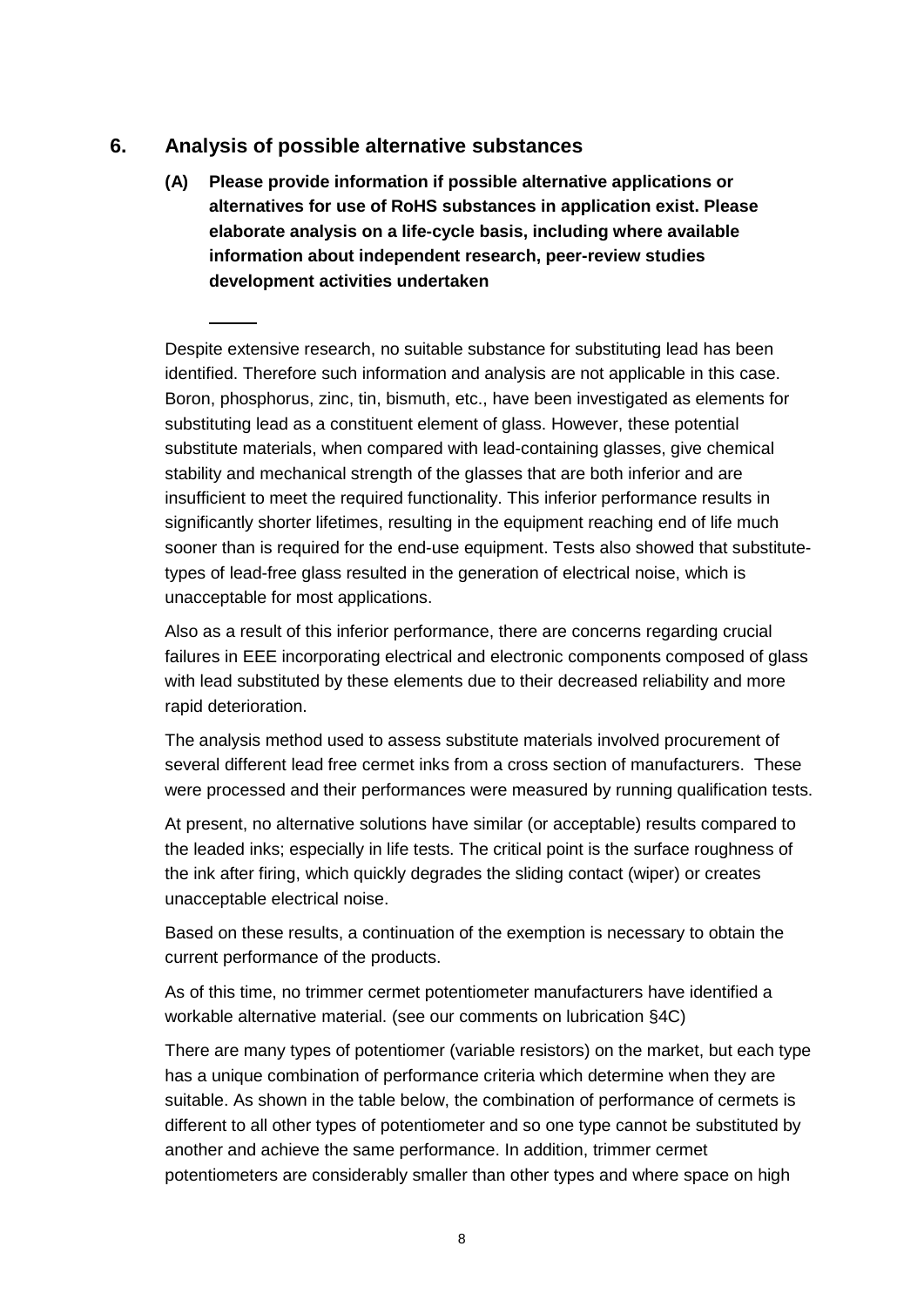component density circuits is limited, these are the only viable option. Cermet potentiometer images (example):

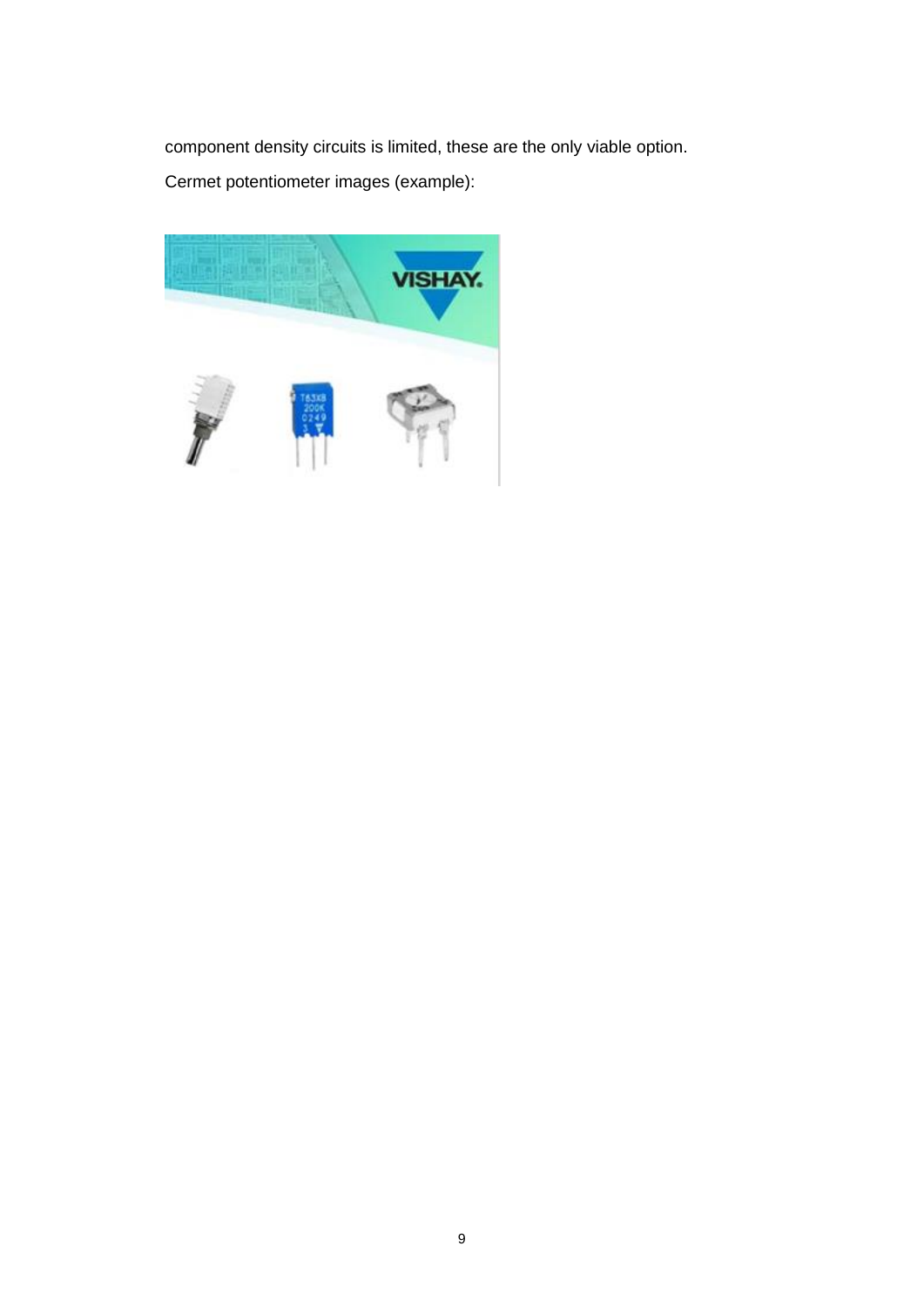|                                                                           | Cermet                                                                                                                                           | Conductive<br>plastic                                          | Carbon                                                                           | Wire wound                                                                                                 |
|---------------------------------------------------------------------------|--------------------------------------------------------------------------------------------------------------------------------------------------|----------------------------------------------------------------|----------------------------------------------------------------------------------|------------------------------------------------------------------------------------------------------------|
| <b>Typical</b><br>maximum<br>power rating                                 | 3W                                                                                                                                               | 0.5W                                                           | 1W                                                                               | 8W                                                                                                         |
| Temperature<br>Coefficient                                                | $±150$ ppm                                                                                                                                       | $±500 - 1000$<br>ppm                                           | $\geq \pm 1000$ ppm                                                              | $±20$ ppm                                                                                                  |
| <b>Maximum</b><br>number<br>of<br>rotations                               | >50,000                                                                                                                                          | >100,000                                                       | 15,000<br>or<br>less                                                             | >500,000                                                                                                   |
| <b>Typical</b><br>maximum<br>resistance                                   | $10M\Omega$                                                                                                                                      | $5M\Omega$                                                     | $10k\Omega$                                                                      | $100k\Omega$                                                                                               |
| <b>Maximum</b><br>operating<br>temperature                                | 150°C,<br>some<br>can operate at<br>up to 210°C                                                                                                  | 85°C                                                           | 100°C                                                                            | 125 - 150°C                                                                                                |
| Limitations                                                               | Fewer rotations<br>than other types,<br>although<br>used<br>presets<br>as<br>(trimer<br>potentiometers)<br>are<br>SO<br>infrequently<br>adjusted | Limited power<br>capability                                    | Higher TC                                                                        | Limited resolution*<br>Much lower maximum<br>frequency than cermet<br>and other types<br>(see reference 2) |
| <b>Size</b>                                                               | Cermet trimmers<br>are very small<br>size (e.g. 2.5 x<br>4.5 $x$ 4.5mm <sup>3</sup> )<br>reference 3                                             | <b>Typical</b><br>example<br>e.g.<br>22.2mm diam<br>reference4 | <b>Typical</b><br>example e.g.<br>9.7 x 10 x<br>6.8 <sub>mm</sub><br>Reference 5 | Typical example<br>e.g.<br>22.2mm diam<br>Reference 6                                                      |
| Long<br>term<br>Stability of the<br>ohm<br>value<br>(Humidity,<br>ageing) | GOOD                                                                                                                                             | <b>POOR</b>                                                    | <b>POOR</b>                                                                      | GOOD                                                                                                       |

# Comparison of different types of potentiometers: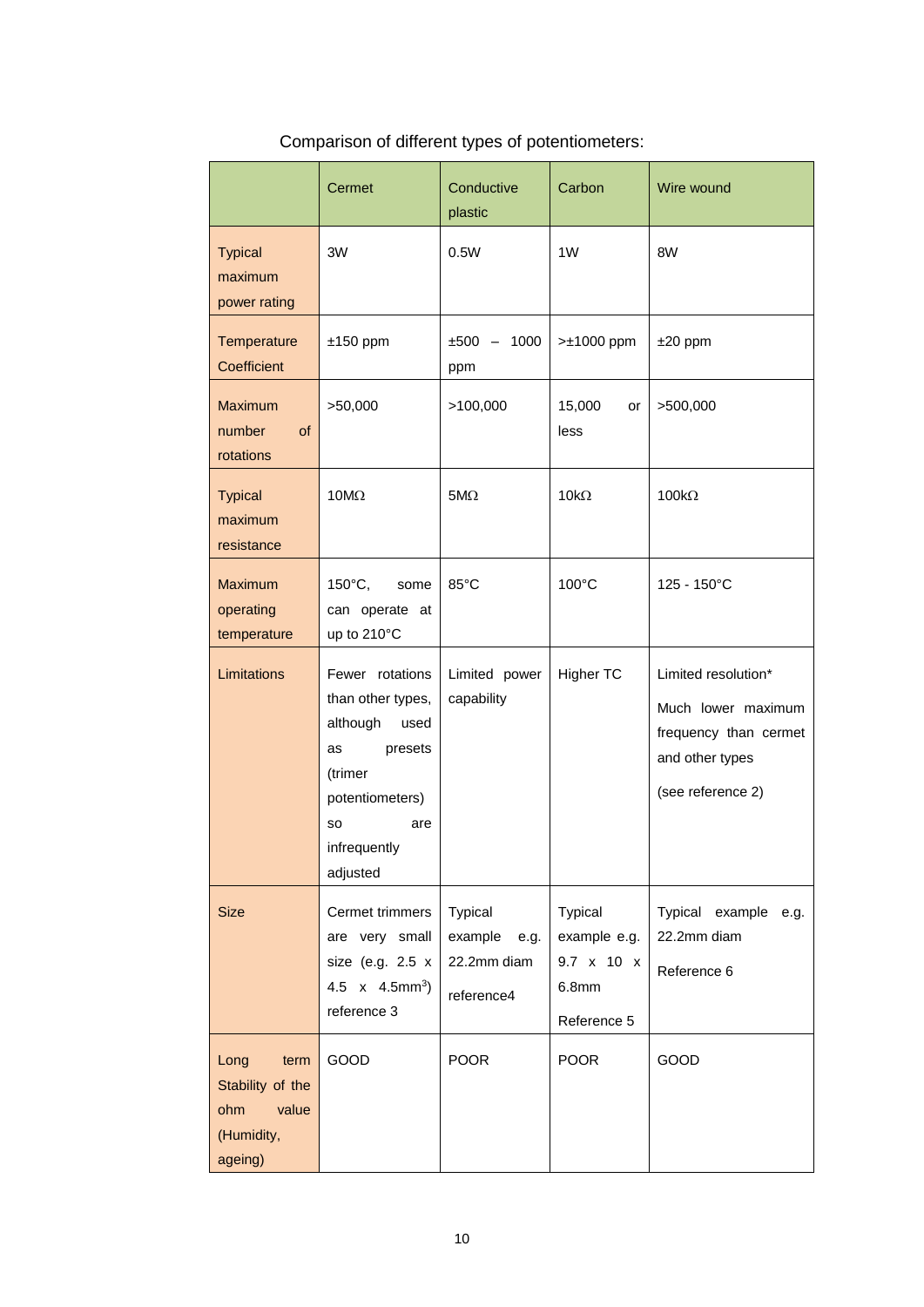Note on above table

\* Resolution is the smallest possible change in resistance ratio. Wire-wound resistors often have a lower resolution because the wire "turns" introduce discrete steps in resistance.

For replacement, the following issues also have to be taken into account, as cermet trimmers:

- can be of a very small size, unlike all other types
- are not sensitive to Electrostatic Discharge (ESD), unlike some other types
- do not need reverse polarity or surge protection, unlike other types
- can work at high temperature without Ohm-value drift

With cermet: no drift for hundreds hours at 150°C. With Bakelite (carbon) inks: several %-points of drift for every 96 hours of testing at 125°C.

There are several ways alternative technologies to cermet trimmer/ potentiometers for ex:

Conductive plastic inks

 $\overline{a}$ 

Other technology (optic, magnetic, digital)

Cermet is robust enough to withstand the force of the wiper. Particularly in miniature devices, accurate, repetitive determination of the force of the wiper is difficult. For cermet based units, a wiper force from 10cN up to 150cN can be used.

Bakelite pots are of a poorer quality than Cermet.

The wear of the inks used on Bakelite is quicker than the Cermet ones. Cermet potentiometers can work up to 125°C, and can work up to 210°C under defined circumstances.

<sup>&</sup>lt;sup>2</sup> Bourns potentiometer handbook, page 174, trimmer selection guide, downloaded from <https://www.bourns.com/pdfs/OnlinePotentiometerHandbook.pdf> . Also [https://www.radio](https://www.radio-electronics.com/info/data/resistor/variable-adjustable-trimmer-resistor-potentiometer.php)[electronics.com/info/data/resistor/variable-adjustable-trimmer-resistor-potentiometer.php](https://www.radio-electronics.com/info/data/resistor/variable-adjustable-trimmer-resistor-potentiometer.php) 

 $\overline{a}$ [http://www.farnell.com/datasheets/2061255.pdf?\\_ga=2.187863976.1693350986.1553703746-](http://www.farnell.com/datasheets/2061255.pdf?_ga=2.187863976.1693350986.1553703746-1924281187.1530629915) [1924281187.1530629915](http://www.farnell.com/datasheets/2061255.pdf?_ga=2.187863976.1693350986.1553703746-1924281187.1530629915)

<sup>4</sup> [http://www.farnell.com/datasheets/2237762.pdf?\\_ga=2.87267224.1693350986.1553703746-](http://www.farnell.com/datasheets/2237762.pdf?_ga=2.87267224.1693350986.1553703746-1924281187.1530629915) [1924281187.1530629915](http://www.farnell.com/datasheets/2237762.pdf?_ga=2.87267224.1693350986.1553703746-1924281187.1530629915)

<sup>5</sup> [http://www.farnell.com/datasheets/2259384.pdf?\\_ga=2.108115714.1693350986.1553703746-](http://www.farnell.com/datasheets/2259384.pdf?_ga=2.108115714.1693350986.1553703746-1924281187.1530629915) [1924281187.1530629915](http://www.farnell.com/datasheets/2259384.pdf?_ga=2.108115714.1693350986.1553703746-1924281187.1530629915)

<sup>6</sup> [http://www.farnell.com/datasheets/2237763.pdf?\\_ga=2.181065895.1693350986.1553703746-](http://www.farnell.com/datasheets/2237763.pdf?_ga=2.181065895.1693350986.1553703746-1924281187.1530629915) [1924281187.1530629915](http://www.farnell.com/datasheets/2237763.pdf?_ga=2.181065895.1693350986.1553703746-1924281187.1530629915)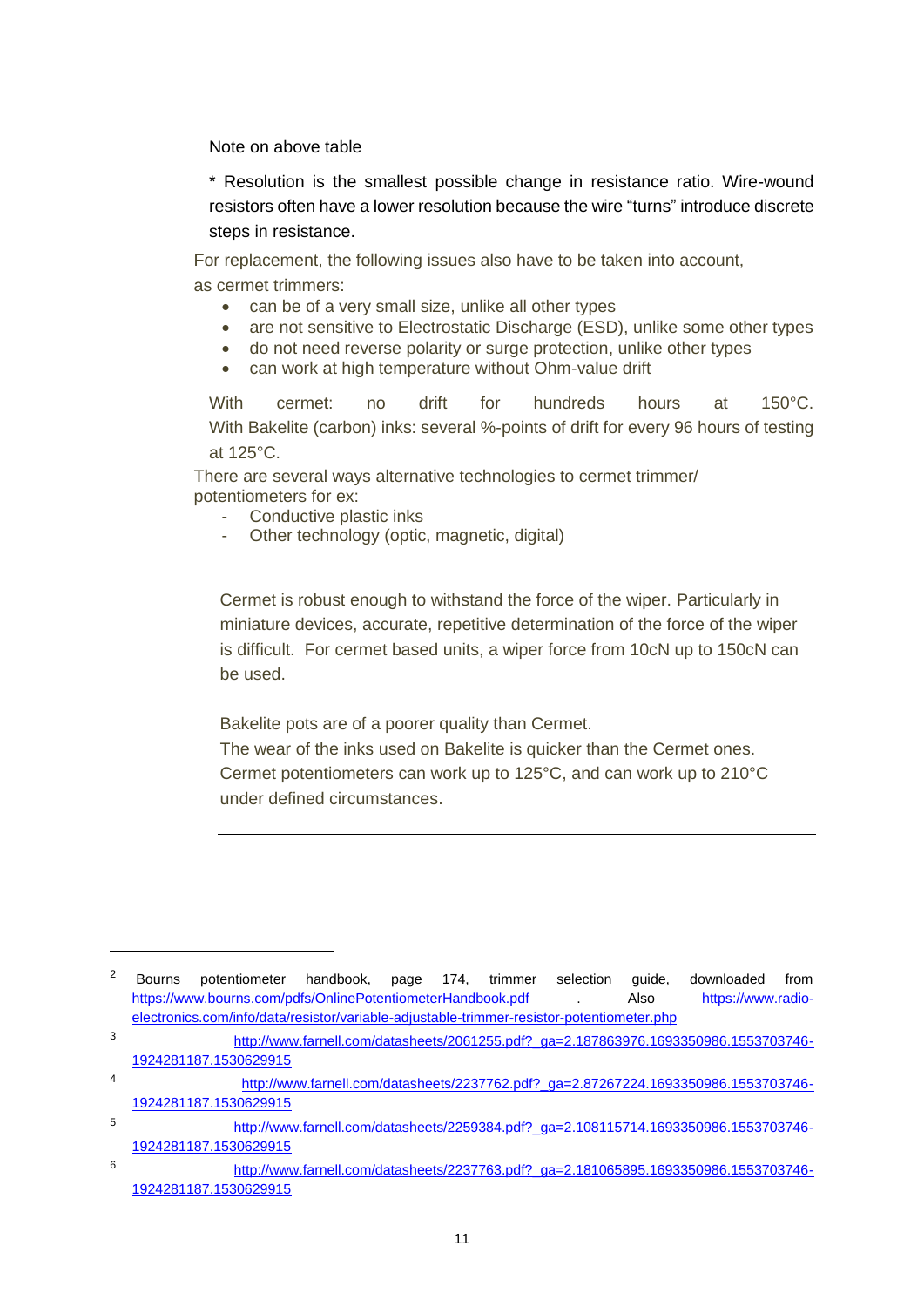## **(B) Please provide information and data to establish reliability of possible substitutes of application and of RoHS materials in application**

See 6 (A) above for comments on effect of substitution on lifetime,There is no suitable substance for substituting lead in cermet materials.

# **7. Proposed actions to develop possible substitutes**

**1. Please provide information if actions have been taken to develop further possible alternatives for the application or alternatives for RoHS substances in the application.** 

Research into alternative lead-free, thick-film materials is described in section 6. Since the last exemption renewal request was submitted in 2015, manufacturers have been looking for new potential alternative inks, however, none have become available that give satisfactory performance as illustrated by the recent analysis of lubricants.

## **2. Please elaborate what stages are necessary for establishment of possible substitute and respective timeframe needed for completion of such stages.**

At present, research has indicated that there are no prospects concerning the technical scope of exemption 34 for a comprehensive substitution to "lead-free" trimmer potentiometers in the currently foreseeable future.

> As indicated above, there are currently no prospects of alternative technology. If an alternative were found, which is not currently foreseen, a possible time frame would be at least 3 years: one for evaluation, one for internal qualification, one for qualification at customers especially for specific applications. Additional validation time would be required in categories 8 & 9 for integration into individual manufacturers' products. Medical devices and many types of monitoring and control instruments cannot be placed on the market until approvals are granted. For medical devices this is by a Notified Body under the Medical Devices regulation. If a change is regarded as significant, which can be a change of component from one type to another, the reliability and functions of the modified device must be assessed to ensure that there is no decrease in performance, reliability or safety. For many applications, prolonged clinical trials may be required. Gaining approvals globally can take up to two years and so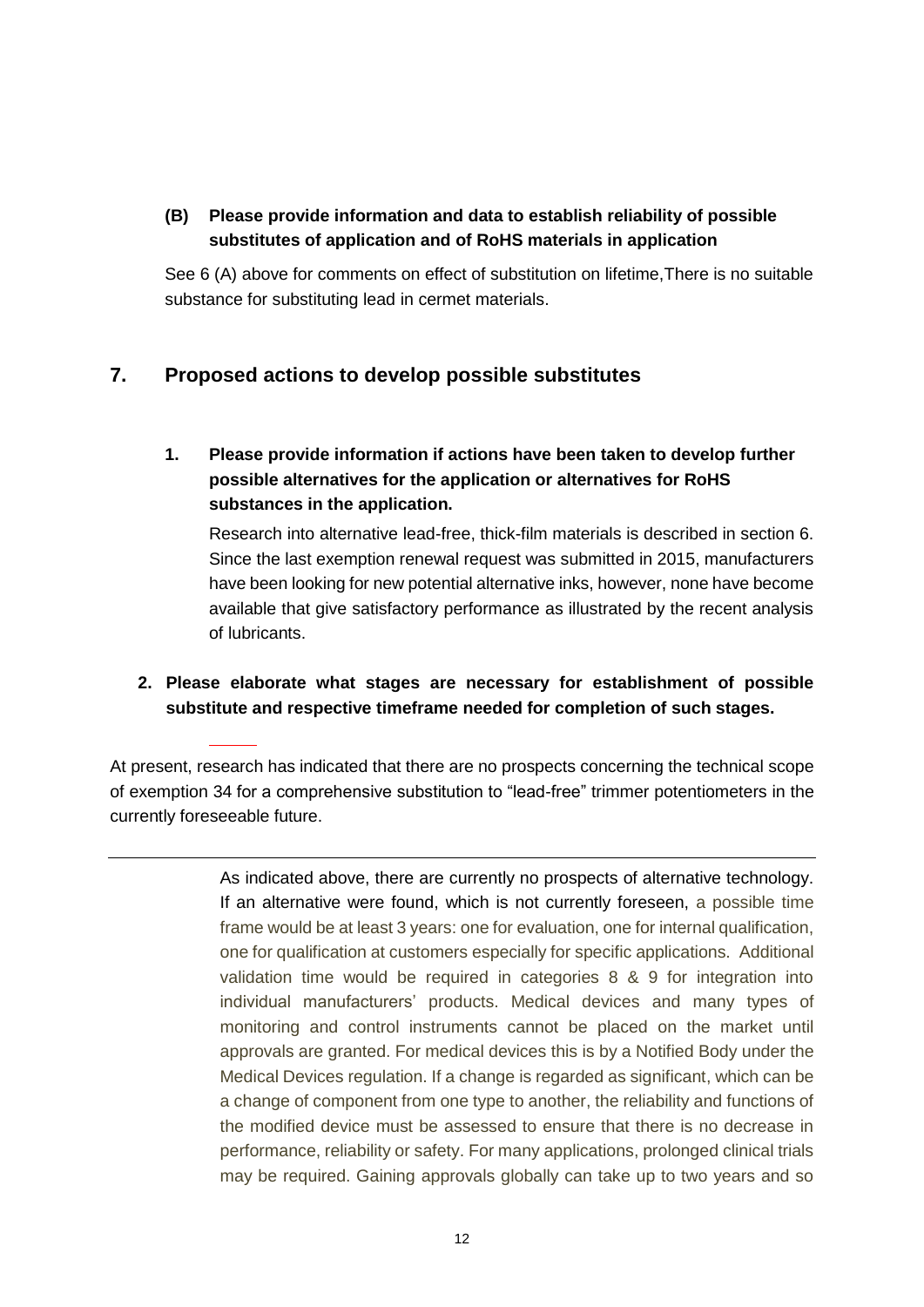the total timescale from evaluation by the potentiometer manufacturer to being able to make and sell modified medical devices can be as much as 10 years if complete redesign is needed; otherwise, a period of 5 – 6 years is considered reasonable.

# **8. Justification according to Article 5(1)(a):**

Scientifically or technically impracticable, Reliability not ensured.

#### **(A) Links to REACH: (substance + substitute)**

1) Do any of the following provisions apply to the application described under (A) and (C)?

|     | Authorisation                       |
|-----|-------------------------------------|
|     | $\Box$ SVHC                         |
|     | Candidate list                      |
|     | $\Box$ Proposal inclusion Annex XIV |
|     | Annex XIV                           |
|     | Restriction                         |
|     | □ Annex XVII                        |
|     | $\Box$ Registry of intentions       |
|     | Registration                        |
| ¬ \ |                                     |

2) Provide REACH-relevant information received through the supply chain. Name of document:

Based on the current status of Annexes XIV and XVII of the REACH Regulation, the requested exemption would not weaken the environmental and health protection afforded by the REACH Regulation. The requested exemption is therefore justified as other criteria of Art. 5(1)(a) apply.

#### **(B) Elimination/substitution:**

1. Can the substance named under 4.(A) 2 be eliminated?

Yes. Consequences?

 $\boxtimes$  No. Justification:

Please refer to Product Examples in Annex 1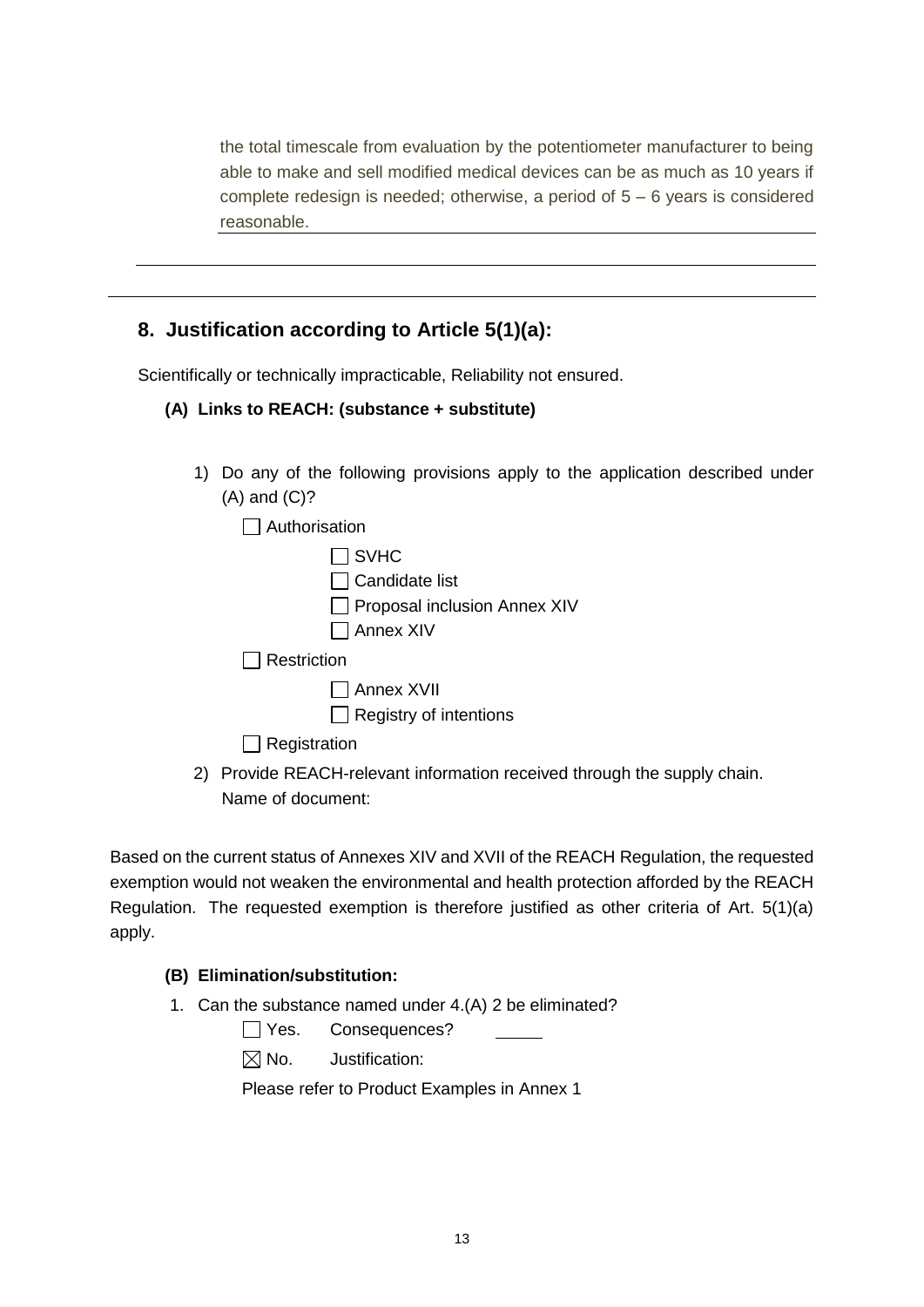2. Can the substance named under 4.(A) 2 be substituted?

|--|

| $\Box$ Design changes:  |
|-------------------------|
| $\Box$ Other materials: |

Other substance:

 $\boxtimes$  No.

Justification:

Please refer to Product Examples in Annex 1

As there are no substitutes, we are not able to provide reliability data and LCA data of substitutes in 3 and 4 below.

We are not able to evaluate availability and socio-economic impact in (C) and (D) below for the aforementioned reasons.

- 3. Give details on the reliability of substitutes (technical data + information):
- 4. Describe environmental assessment of substance from 4.(A) 2 and possible substitutes with regard to
	- 1) Environmental impacts:

N/A

- 2) Health impacts: N/A
- 3) Consumer safety impacts: N/A
- $\Rightarrow$  Do impacts of substitution outweigh benefits thereof? Please provide third-party verified assessment on this: N/A

#### **(C) Availability of substitutes:**

- a) Describe supply sources for substitutes: none exist
- b) Have you encountered problems with the availability? Describe: N/A
- c) Do you consider the price of the substitute to be a problem for the availability?  $\Box$  Yes  $\Box$  No Price is currently undetermined as no substitution has been identified
- d) What conditions need to be fulfilled to ensure the availability? N/A